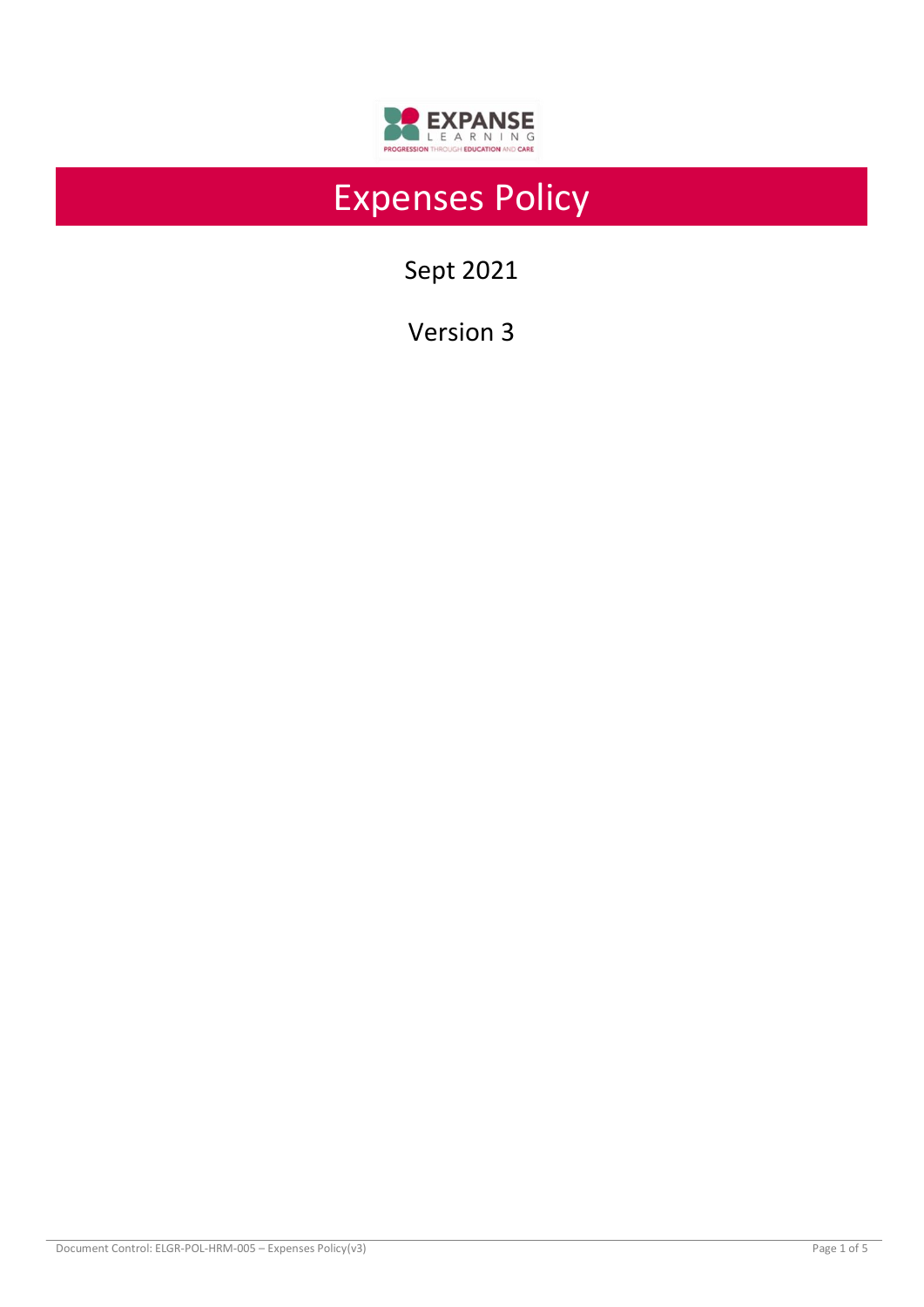# **1. Scope**

### All employees of Expanse Learning

### **2. Introduction**

An employee shall be reimbursed for reasonable and justifiable expenses when performing duties on behalf of Expanse Learning in line with their employment contract and any local agreements.

The principle is that all vehicles should be used safely, in accordance with any applicable laws and regulations and with thought to their impact on the environment.

It is the policy of Expanse Learning, that employees are reimbursed the actual cost of expense incurred wholly, exclusively and necessarily in the performance of their duties of employment. Employees are expected to minimise costs without impairing the efficiency of the organisation and to avoid any unnecessary costs.

Expenses incurred on behalf of Expanse Learning are to be recorded in detail on the appropriate claim form *(See Appendix*  A). Claims must be made by 22<sup>th</sup> of each month. All expense claims will be paid via the payroll at the same time as normal salaries.

Claim forms received too late for input will be held until the next normal pay cycle and no advances will be provided for late receipt of claims. In exceptional circumstances where the appropriate authorising officer feels that the delay was not caused by the individual and delay in payment may result in hardship, a request can be made to a director by the employee's line manager.

## **Note to All - Only original Monthly expense forms will be accepted** *(Scanned copies may be sent via email)*.

## **3. Scope**

This policy is applicable to all employees using a motor vehicle for business purposes which is either:

- o The employees own vehicle (which may be owned, on hire, on loan or leased)
- o A vehicle leased to the employee by the company

The policy is also applicable to employees using pedal cycles for business use or using public transport.

## **4. Employee Responsibility**

#### *Driving Licence*

- $\circ$  An employee authorised to claim business mileage expenses must hold a valid driving license. Details of the driving license will be recorded by Human Resources within DatabridgeMIS.
- Employees who submit a travel claim should produce their license to their line manager on an annual basis. Their line manager will retain a record within DatabridgeMIS that it has been seen.
- $\circ$  An employee must advise their Line Manager of any driving offences which may lead to loss of license whilst in the employment of Expanse Learning.

#### *Insurance*

- o Employees must have valid motor insurance at all times and must ensure that their motor insurance policy covers them for 'business use' of the vehicle. Details of the insurance will be recorded by Human Resources within DatabridgeMIS.
- o Employees who submit a travel claim should produce a copy of their insurance certificate to their line manager on an annual basis. Their line manager will retain a record within DatabridgeMIS that it has been seen.
- o The motor vehicle for which mileage allowance is claimed should be covered for full or third-party insurance including cover against risk of injury to or death of passengers and damage to property.
- o The insurance policy must cover the above risks when using the vehicle on official Expanse Learning business. The reference in the policy to passengers will be regarded by the insurance company as covering official passengers, in respect of the employee claiming travel allowance.
- $\circ$  The insurance company undertakes to indemnify Expanse Learning in the event of a claim being made against it as an employer to the same extent to which you are insured under the policy.
- $\circ$  The insurance policy must be maintained, and the vehicle must be maintained in a roadworthy condition.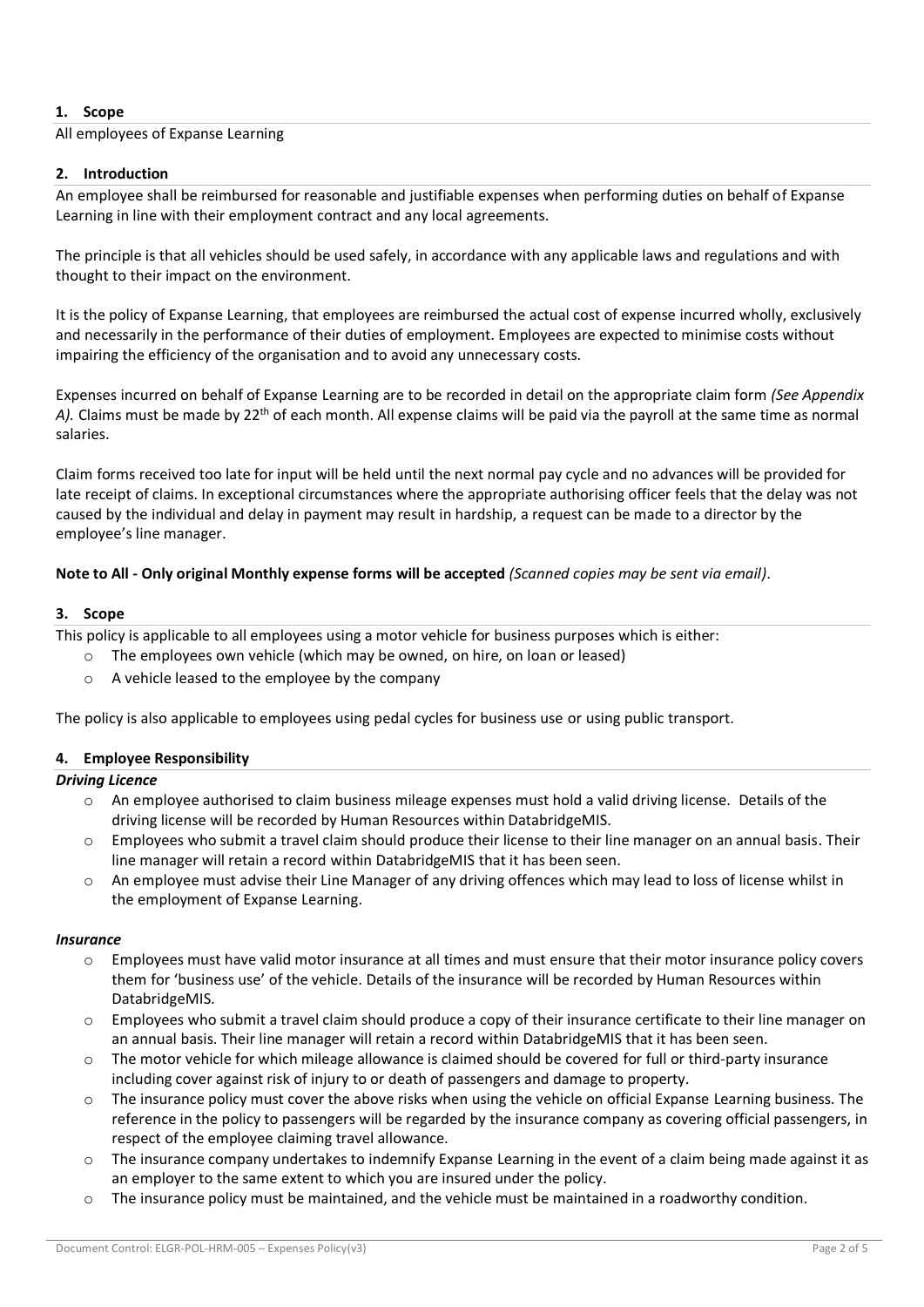# *Traffic Offences*

- o Expanse Learning does not accept responsibility for traffic offences of any type *(including parking fines)* that occur during business or private motoring. The employee that is responsible for the vehicle at the time of the offence is responsible for payment, within the stipulated period, of any penalties, excess charges or fines that occur when they are using a vehicle.
- o All statutory notices sent in the first instance to Expanse Learning will be returned to the relevant local authority police force with your home address – this is a legal requirement. The issuing authority will then write to you directly.

## **5. Mileage and Other Allowances**

#### *Mileage*

Mileage is paid at 45p per mile. Where two or more of the employees attend the same meeting/function, they should liaise with one another and, wherever possible, arrange to travel together.

## *Car Parking*

Employees are expected to use the cheapest car parking reasonably available. Expanse Learning will not reimburse inappropriate expenditure.

#### *Taxis*

No reimbursement will be made for using taxis for travelling in the local area except in exceptional circumstances and only relating to genuine business needs.

#### *Train*

In exceptional circumstances it may be necessary for employees to purchase rail tickets personally and this should be agreed in advance by their Line Manager. Employees should give consideration to the cost of any ticket before making a purchase. With regard to the Underground/Tube it is recognised that the ticket may be retained by the platform machinery and therefore reimbursement will be made provided that the employee makes a statement to that effect.

#### *Journeys*

Whenever possible, if more than one employee attends a meeting, they should travel in the same vehicle. Additionally, employees are required to minimise parking costs (i.e. travelling together, avoiding costly car parks etc).

In certain circumstances, employees will travel direct from home to a business venue or return from a business venue to home. On these occasions, an employee should claim the lesser of:

- o the actual mileage incurred from home to venue (or vice versa), or;
- o the mileage claimed if the journey had started at their place of work.

## **6. Authorisation of Expense Claims**

- o Submissions will be approved within DatabridgeMIS.
- o Expense claims must be authorised by an authorised Line Manager. If Managers are in doubt as to what level of authorisation they have they can contact a director.
- Any amendments made to monthly expense form should be initialled by the claimant and by the individual authorising the claim. Under no circumstances will claims that have been self-authorised be paid. Claims must not be authorised by an employee who is a close relative and alternative authorisation must be obtained.
- Once authorised claims should never be returned to the employee. This prevents the employee from adding additional entries to an already authorised claim form.
- $\circ$  The responsibility to ensure that claims are correct and justified is with the authorised Line Manager. It is therefore important that the signatory checks the validity of the claim and is satisfied that any mileage claimed is reasonable for the journey undertaken. Authorised signatories should note that they may face disciplinary action, in line with the organisations Disciplinary Procedure, if they are deemed to have been negligent *(having made insufficient checks)* when signing fraudulent expense claims.

#### **7. Submission/Approval Process**

Employees must read and understand this document and the declaration comment on the excel version of the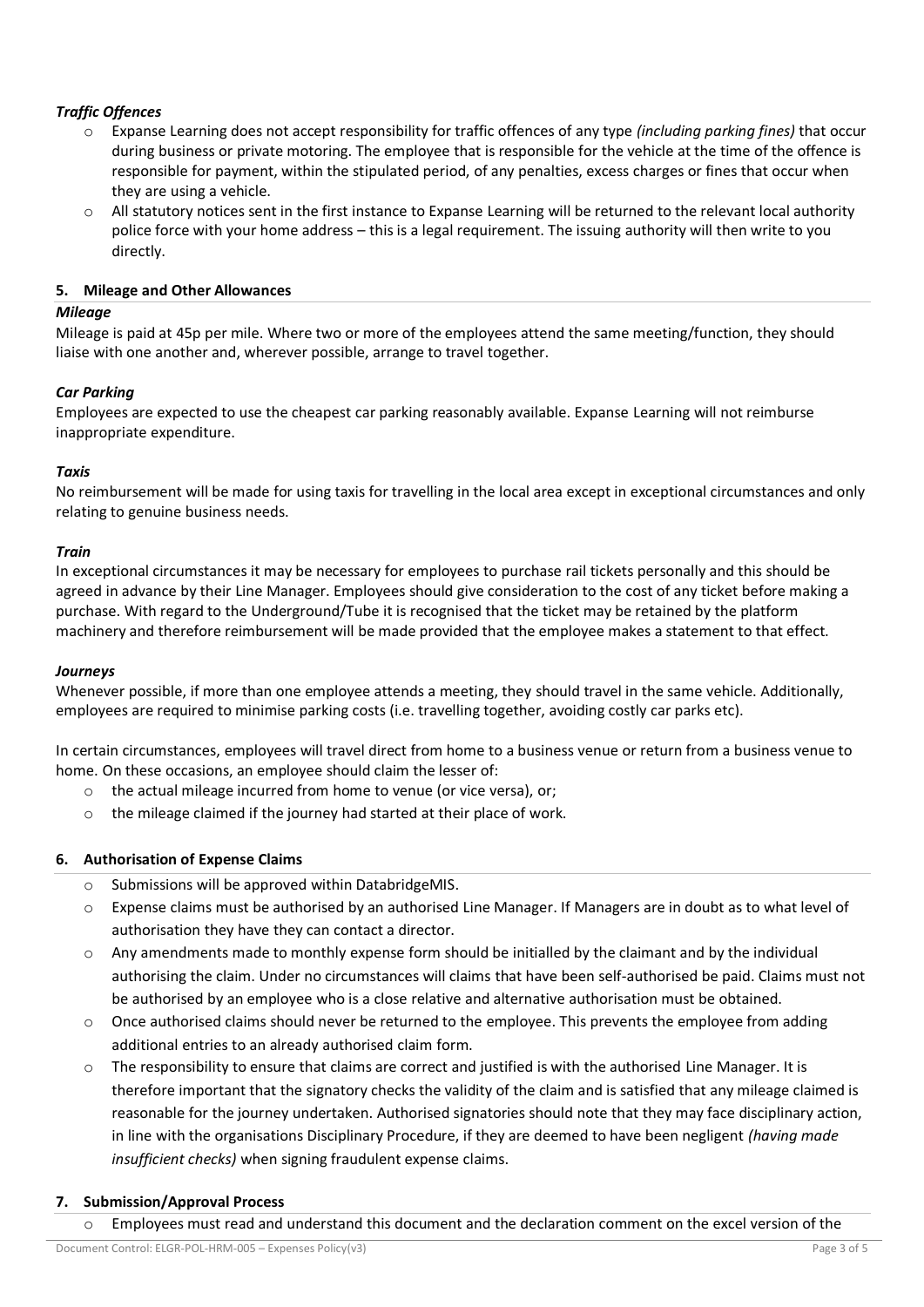monthly expense form.

- $\circ$  All travelling expenses and associated allowances must be claimed on the monthly expense form and must be in respect of expenses actually and necessarily incurred whilst engaged on the business stated
- o Claims should be submitted monthly and authorised appropriately by either a Line Manager or in their absence another employee senior to the employee making the claim
- o All journeys should be documented as fully as possible on the official form
- $\circ$  Mileage claims should be based on the shortest practical route. If a longer route is taken the reasons should be recorded
- o Receipts must be attached for all incidental expenses
- o If an error is made on the claim form the entry *MUST* be rewritten
- o Correction fluid *MUST* not be used
- o It is recommended to take a photocopy/scan of your claim for future reference. If you complete the form electronically it is suggested that you save it to your documents.

#### **8. Approver Responsibility**

- Check the forms have been appropriately completed and scored through to prevent further entries
- o Ensure that the regulations have been properly applied
- o Perform a reasonableness check on the necessity for the journeys and mileage
- o Authorised claim forms must be passed to the accounts department before 22<sup>th</sup> of each month.

#### **9. Contacts**

Travel Expense Claim Forms to be sent to your Line Manager for approval, please copy the following into the email:

#### [rachael.brown@expansegroup.co.uk](mailto:finance@themediacollege.co.uk)

Contact for Queries regarding payment of expenses:

o Queries should be directed to your Line Manager.

#### **10. Monitoring and Review**

The effectiveness of this policy will be reviewed annually.



**Approval**



**Version Control**

| Version | Date       | <b>Revision</b>                                                            | <b>Review Date</b> |
|---------|------------|----------------------------------------------------------------------------|--------------------|
|         | 01/09/2019 | Policy reviewed                                                            | 31/08/2020         |
|         | 01/09/2020 | Policy reviewed and transferred to new template for the 2021 academic year | 31/08/2021         |
|         | 01/09/2021 | Policy Reviewed                                                            | 31/08/2022         |
|         |            |                                                                            |                    |
|         |            |                                                                            |                    |